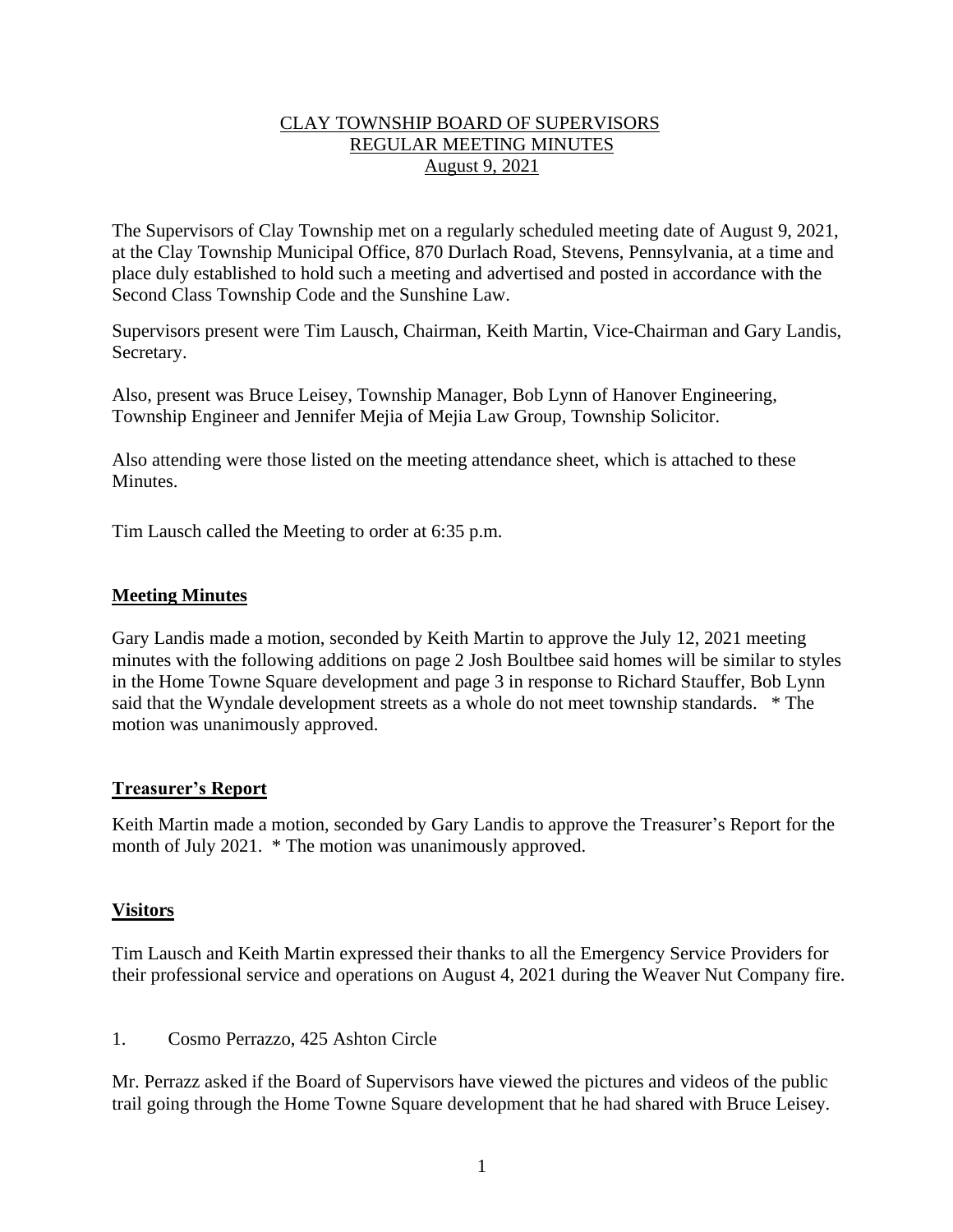Bruce Leisey said that he did inform the Board of Supervisors of the video and pictures, but they have not had a chance to view them at this time.

# **Engineer's Report**

1. Wyndale – Time Extension Request Plan #20-09 8/9/21

Bruce Leisey reviewed the time extension request with the Board of Supervisors.

Gary Landis made a motion, seconded by Keith Martin to approve the time extension request to make a decision on the Wyndale plan until 9/14/21. \* The motion was unanimously approved.

2. Blue Bell MHP – Land Development Plan – Time Extension 9/9/2021

Bruce Leisey reviewed the time extension request with the Board of Supervisors.

Keith Martin made a motion, seconded by Gary Landis to approve the time extension request to make a decision on the Blue Bell MHP plan until 11/9/21. \* The motion was unanimously approved.

3. First Response Team of America – Escrow Release Request

Bob Lynn reviewed the escrow release request with the Board of Supervisors.

Gary Landis made a motion, seconded by Keith Martin to approve release of escrow in the amount of \$160,137.29, retaining a balance of \$82,181.00. \* The motion was unanimously approved.

# **Old Business**

1. Adopt Resolution Approving Execution of Sewer Service Agreement

Jennifer Mejia reviewed the resolutions with the Board of Supervisors.

Keith Martin made a motion, seconded by Gary Landis to execute Resolution #080921 approving execution of an Intergovernmental Cooperation Agreement consisting of a Sewer Service Agreement between the Ephrata Borough Authority, the Township of Clay and the Borough of Ephrata to provide sanitary sewer services to a designated sewer service area within the Township of Clay. \* The motion was unanimously approved.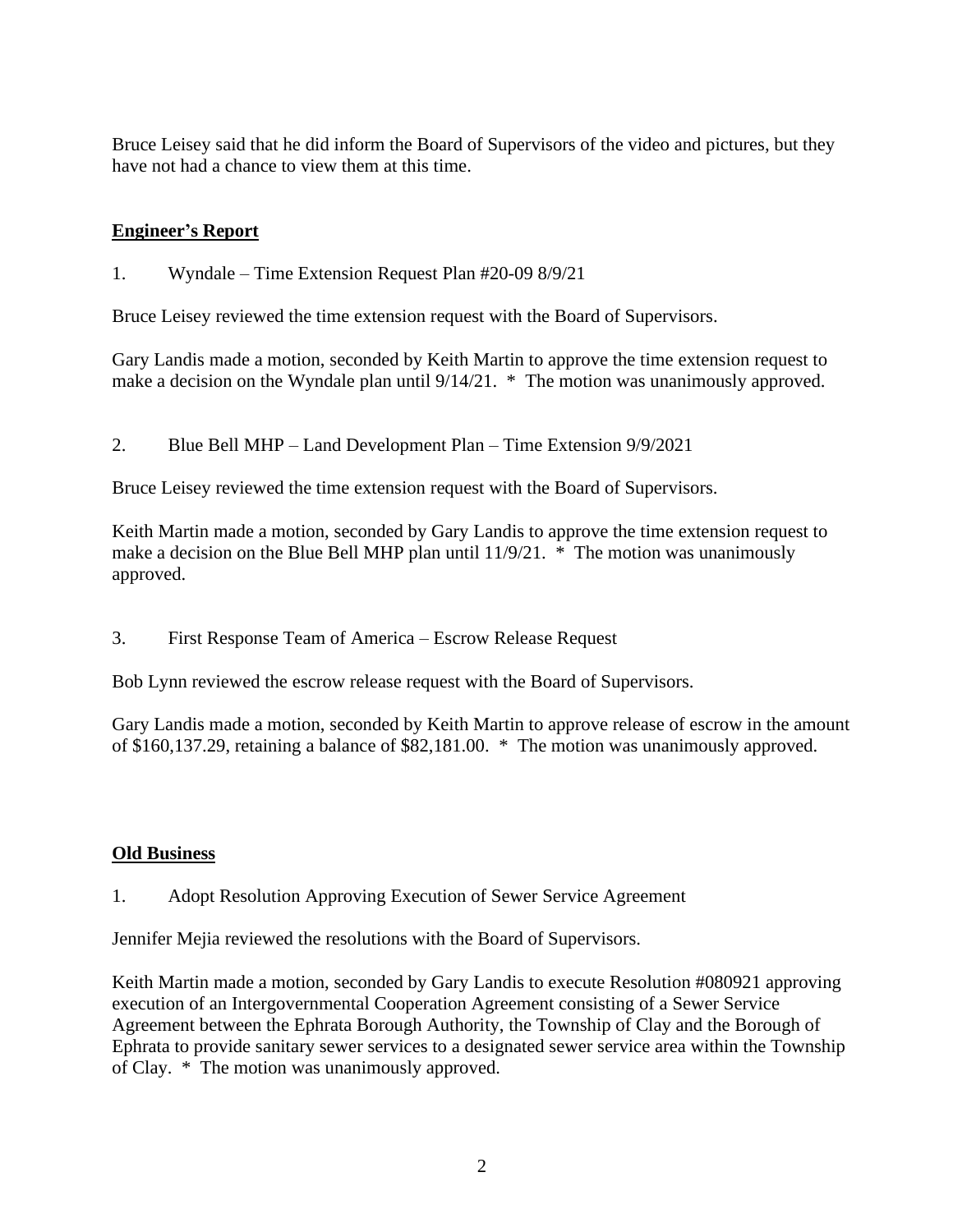2. Adopt Resolution Approving Consent Agreement

Gary Landis made a motion, seconded by Keith Martin approve execution of Resolution #080921A approving execution of a Consent Agreement between the Borough of Ephrata and the Township of Clay in connection with a Sewer Service Agreement with the Ephrata Borough Authority and the Township of Clay to confirm Authority's addition of a Clay Township resident to the Authority Board and the continuation of sewer service from 1983 Agreement through present. \* The motion was unanimously approved.

3. Approve Advertising of Draft Sewer Connection Ordinance

Township Staff reviewed the contents of the draft Sewer Connection Ordinance with the Board of Supervisors.

Gary Landis made a motion, seconded by Keith Martin to approve advertising of the draft Clay Township Sewer Connection Ordinance. \* The motion was unanimously approved.

# **New Business**

1. Annex Renovation Project – Request for Payments

Township Staff reviewed the request for payments with the Board of Supervisors.

Keith Martin made a motion, seconded by Gary Landis to approve payment on Contract #1, Payment Application #4 Wagman Construction in the amount of \$130,924.80; Contract #2 Payment Application 2 Ames Construction in the amount of \$14,337.42; Contract #4 Payment #2 Ames Construction in the amount of \$7,395.62; Contract #3 Payment #2 KH Electric in the amount of \$11,570.21. \* The motion was unanimously approved.

Gary Landis made a motion, seconded by Keith Martin to approve Change Order #1 for Contract #1 Wagman Construction in the amount of \$1,705.44. \* The motion was unanimously approved.

2. Attendance at PSATS Business Meeting October 15, 2021

After discussion, Gary Landis made a motion seconded by Keith Martin to approve attendance of up to 2 attendees at the meeting. Attendees to be determined at a later date. \* The motion was unanimously approved.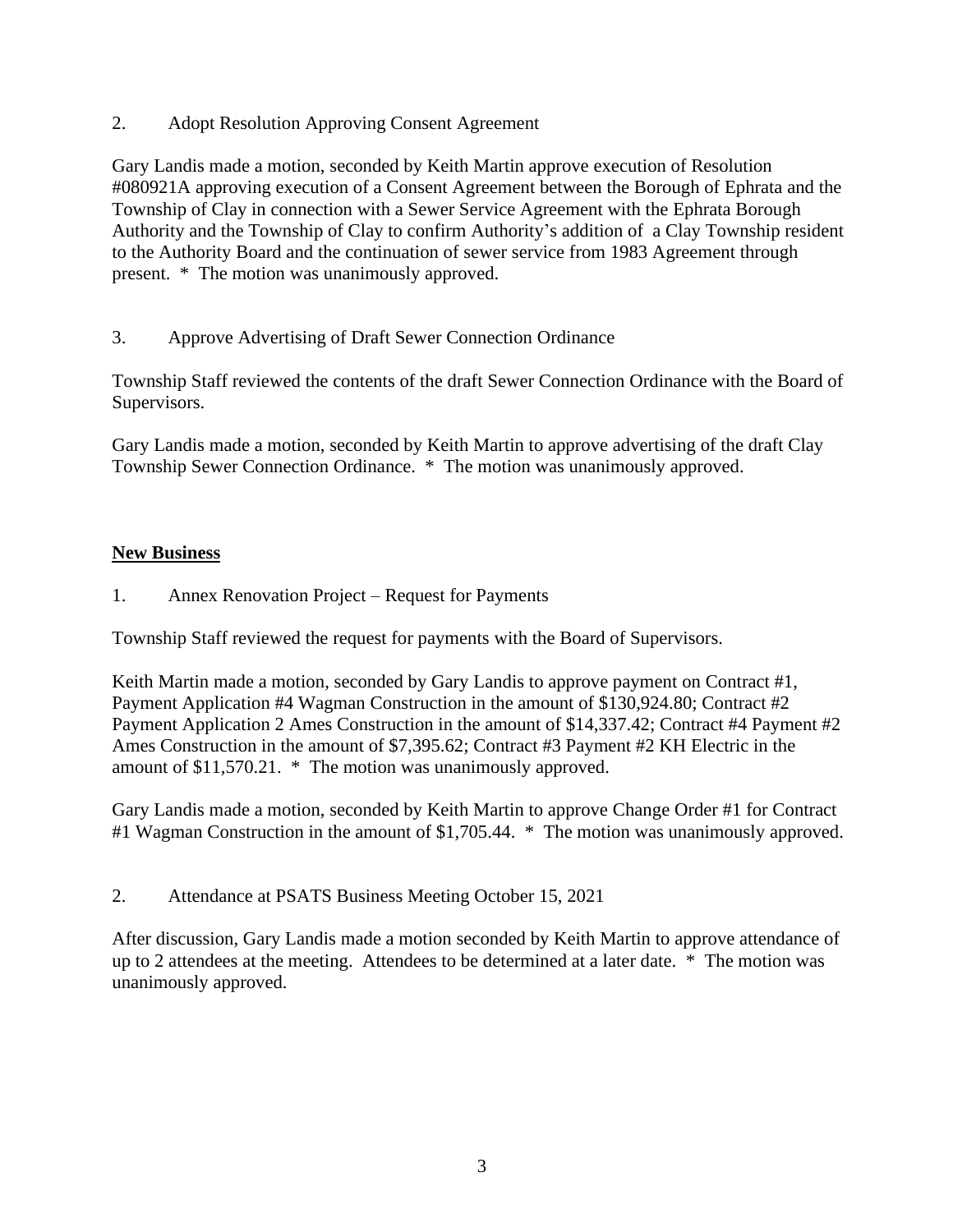3. Approve and Execute Penn Dot Winter Snow Removal Contract

After review, Gary Landis made a motion, seconded by Keith Martin to approve and execute the 2021/2022 Winter Maintenance Contract with Penn Dot in the amount of \$18,809.03. \* The motion was unanimously approved.

4. Review and Approve Modification to Fence and Wall Ordinance

Township Staff reviewed comments with the Board of Supervisors.

Keith Martin made a motion, seconded by Gary Landis to approve advertising of modification to Fence and Wall Ordinance. \* The motion was unanimously approved.

# **Executive Session**

Keith Martin made a motion, seconded by Gary Landis to enter into Executive Session at 8:45 PM to discuss personnel. \* The motion was approved unanimously.

Keith Martin made a motion, seconded by Gary Landis to exit Executive Session at 9:15 PM. \* The motion was approved unanimously.

There was discussion on personnel issues.

# **New Business Con't**

5. Review and Approve updated Cell Phone Policy

Township Staff reviewed updated policy with the Board of Supervisors.

Keith Martin made a motion, seconded by Gary Landis to adopt updated Employee Policy on Handheld Devices, Texting and Phone Usage while Driving dated August 2021. \* The motion was approved unanimously.

6. Discussion and Possible Decision on Purchase of New Snowplow

After discussion, Keith Martin made a motion, seconded by Gary Landis to approve purchase of a Monroe MHP40-58-11 snowplow and the sale of the Monroe MPFT36-60-11 snowplow. The new snowplow will be more efficient to use on a variety of roads in the Township. \* The motion was approved unanimously.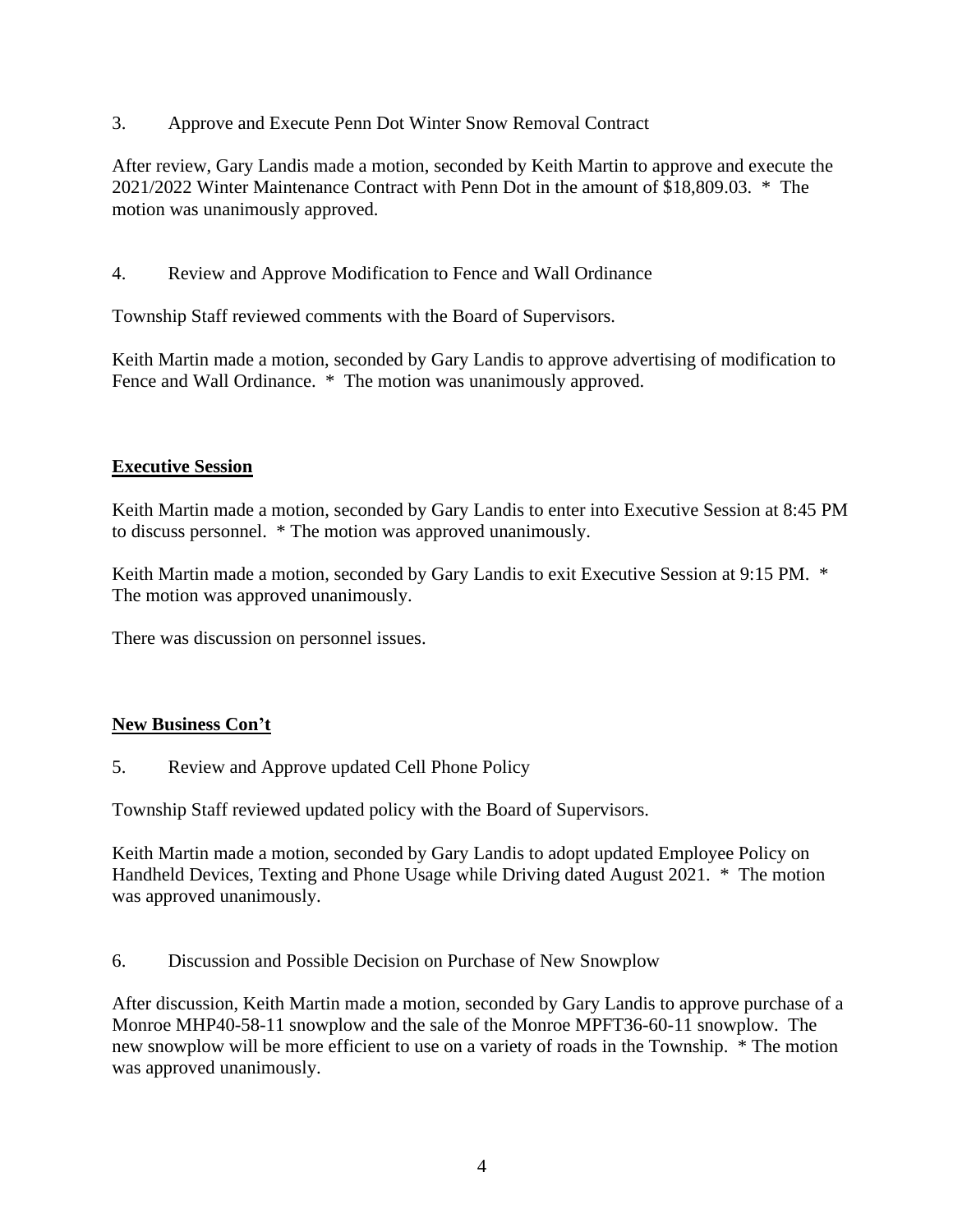7. Penn Dot's Request to use North Clay Road as Detour Route

Bruce Leisey informed the Board of Supervisors that the bridge on Hopeland Road at Furnace Run will be closed for replacement and Penn Dot has requested the detour to utilize North Clay Road. Due to the road configuration and the stone wall located at the intersection of North Clay Road and Hopeland Road, the Board of Supervisors does not approve this request. The Board of Supervisors is also concerned with oversized tractor trailers using North Clay Road during the detour.

Keith Martin made a motion, seconded by Gary Landis to authorize the Township Engineer to draft a request to Penn Dot asking for permission to place a sign prohibiting 102' trailers on North Clay Road in Penn Dot's West Main Streets right-of-way. \* The motion was approved unanimously.

## 8. Request to Install Dry Hydrants

Bruce Leisey informed the Board of Supervisors of a request from the Durlach Mt Airy Fire Company for the Township to provide materials and equipment to install 2 dry hydrants in the Township at the fire dam on Durlach Road and off Middle Creek lake off Millstone Road.

Keith Martin made a motion, seconded Gary Landis to approve purchase of materials and supply equipment and labor to install the 2 dry hydrants. \* The motion was approved unanimously.

# **Bills to be Paid**

## General Fund

Keith Martin made a motion, seconded by Gary Landis, to approve the General Fund bills totaling \$159,499.16 for the month of July.  $*$  The motion was approved unanimously.

## Rec Fund

Keith Martin made a motion, seconded by Gary Landis, to approve the Recreation Fund bills totaling \$10,510.13 for the month of July. \* The motion was approved unanimously.

## Sewer Fund

Keith Martin made a motion, seconded by Gary Landis, to approve the Sewer Fund bills totaling \$2,561.72 for the month of July.  $*$  The motion was approved unanimously.

## Capital Reserve

Keith Martin made a motion, seconded by Gary Landis to approve the Capital Reserve Fund bills totaling \$127,514.09 for the month of July. \* The motion was approved unanimously.

## Liquid Fuel

Keith Martin made a motion, seconded by Gary Landis to approve the Liquid Fuel Fund bills totaling \$155,286.79 for the month of July. \* The motion was approved unanimously.